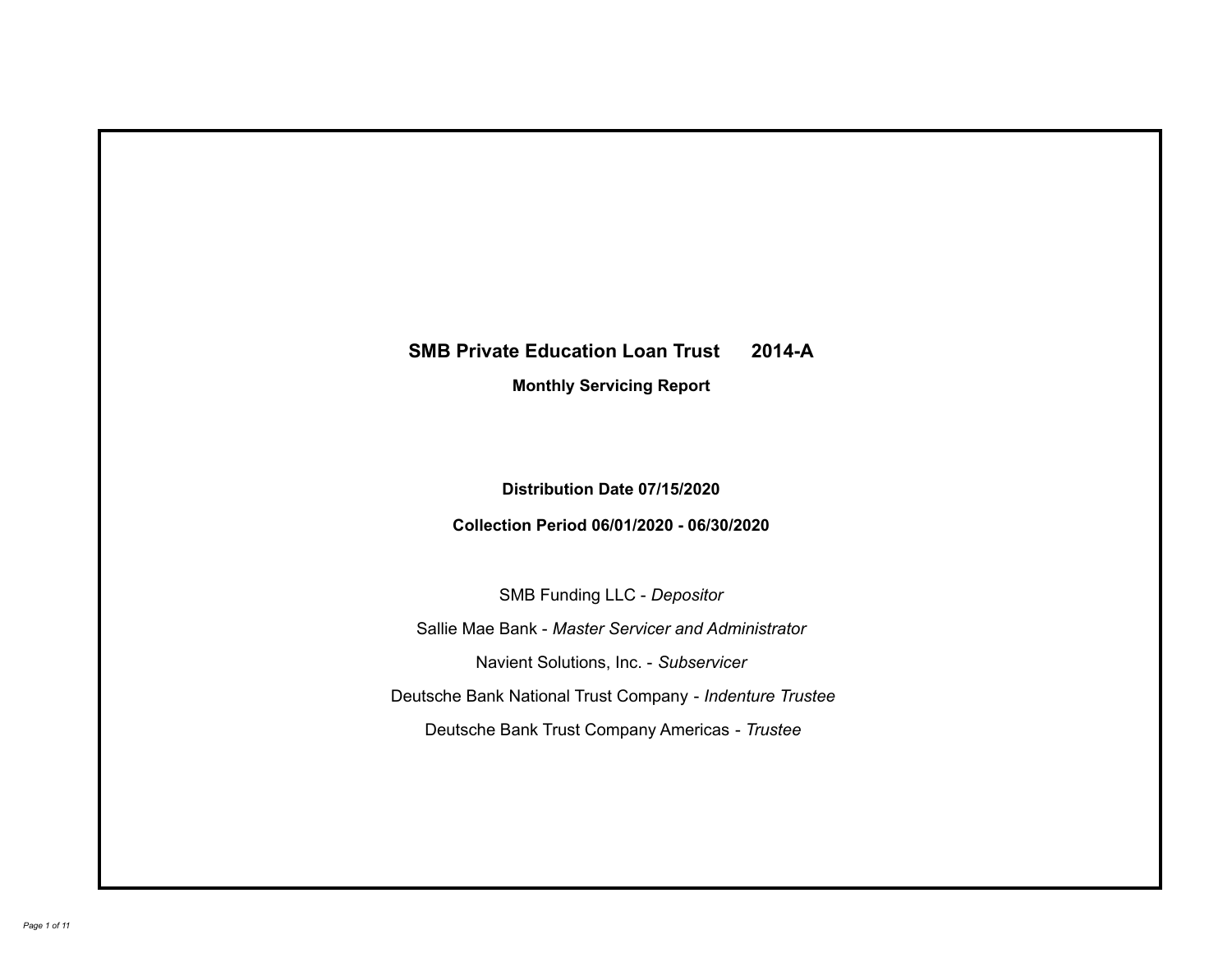| <b>Deal Parameters</b> |
|------------------------|
|------------------------|

| Α       | <b>Student Loan Portfolio Characteristics</b>   |                   | 08/07/2014       | 05/31/2020       | 06/30/2020       |
|---------|-------------------------------------------------|-------------------|------------------|------------------|------------------|
|         | <b>Principal Balance</b>                        |                   | \$361,523,983.59 | \$156,888,410.83 | \$155,130,973.94 |
|         | Interest to be Capitalized Balance              |                   | 17,313,307.43    | 2,761,566.30     | 2,472,298.92     |
|         | Pool Balance                                    |                   | \$378,837,291.02 | \$159,649,977.13 | \$157,603,272.86 |
|         | Weighted Average Coupon (WAC)                   |                   | 7.81%            | 7.79%            | 7.81%            |
|         | Weighted Average Remaining Term                 |                   | 138.29           | 171.83           | 172.28           |
|         | Number of Loans                                 |                   | 33,555           | 14,538           | 14,284           |
|         | Number of Borrowers                             |                   | 26,651           | 11,472           | 11,284           |
|         | Pool Factor                                     |                   |                  | 0.421420966      | 0.416018371      |
|         | Since Issued Total Constant Prepayment Rate (1) |                   |                  | 7.69%            | 7.60%            |
| $\sf B$ | <b>Debt Securities</b>                          | <b>Cusip/Isin</b> | 06/15/2020       |                  | 07/15/2020       |
|         | A <sub>2</sub> A                                | 784456AB1         | \$12,326,099.26  |                  | \$11,703,364.00  |
|         | A2B                                             | 784456AC9         | \$12,326,099.27  |                  | \$11,703,364.00  |
|         | A <sub>3</sub>                                  | 784456AD7         | \$50,000,000.00  |                  | \$50,000,000.00  |
|         | В                                               | 784456AE5         | \$36,000,000.00  |                  | \$36,000,000.00  |
|         | C                                               | 784456AF2         | \$42,000,000.00  |                  | \$42,000,000.00  |
|         |                                                 |                   |                  |                  |                  |
| C       | <b>Certificates</b>                             | Cusip/Isin        | 06/15/2020       |                  | 07/15/2020       |
|         | <b>Excess Distribution</b>                      | 784456105         | \$100,000.00     |                  | \$100,000.00     |
|         |                                                 |                   |                  |                  |                  |
| D       | <b>Account Balances</b>                         |                   | 06/15/2020       |                  | 07/15/2020       |
|         | Reserve Account Balance                         |                   | \$958,735.00     |                  | \$958,735.00     |
|         |                                                 |                   |                  |                  |                  |
| E       | <b>Asset / Liability</b>                        |                   | 06/15/2020       |                  | 07/15/2020       |
|         | Overcollateralization Percentage *              |                   | 30.69%           |                  | 30.58%           |
|         | Specified Overcollateralization Amount *        |                   | \$47,894,993.14  |                  | \$47,280,981.86  |
|         | Actual Overcollateralization Amount *           |                   | \$48,997,778.60  |                  | \$48,196,544.86  |

\* Based on the Rated debt securities (Class A and Class B Bonds)

(1) Since Issued Total CPR calculations found in monthly servicing reports issued on or prior to September 15, 2015 originally included loans that were removed from the pool by the sponsor because they became ineligible for the pool between the cut-off date and settlement date. On October 5, 2015, Since Issued Total CPR calculations were revised to exclude these loans and all prior monthly servicing reports were restated. For additional information, see 'Since Issued CPR Methodology' found on page 11 of this report.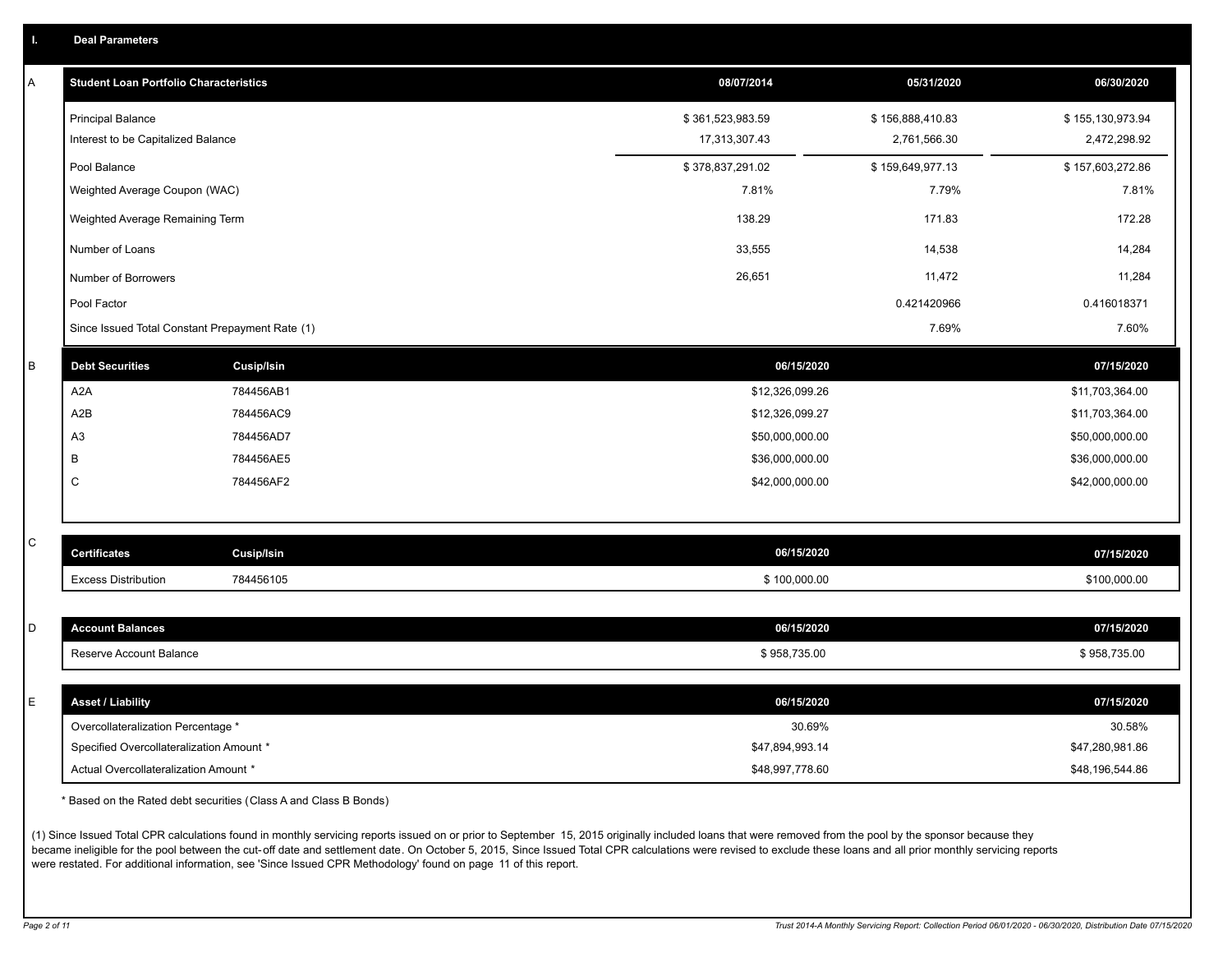### **II. 2014-A Trust Activity 06/01/2020 through 06/30/2020**

| Α            | <b>Student Loan Principal Receipts</b>                           |                |
|--------------|------------------------------------------------------------------|----------------|
|              | <b>Borrower Principal</b>                                        | 1,942,049.45   |
|              | <b>Consolidation Activity Principal</b>                          | 0.00           |
|              | Seller Principal Reimbursement                                   | 0.00           |
|              | Servicer Principal Reimbursement                                 | 0.00           |
|              | Delinquent Principal Purchases by Servicer                       | 0.00           |
|              | <b>Other Principal Deposits</b>                                  | 0.00           |
|              | <b>Total Principal Receipts</b>                                  | \$1,942,049.45 |
| В            | <b>Student Loan Interest Receipts</b>                            |                |
|              | <b>Borrower Interest</b>                                         | 692,619.44     |
|              | <b>Consolidation Activity Interest</b>                           | 0.00           |
|              | Seller Interest Reimbursement                                    | 0.00           |
|              | Servicer Interest Reimbursement                                  | (870.22)       |
|              | Delinquent Interest Purchases by Servicer                        | 0.00           |
|              | <b>Other Interest Deposits</b>                                   | 5,017.50       |
|              | <b>Total Interest Receipts</b>                                   | \$696,766.72   |
| C            | <b>Recoveries on Realized Losses</b>                             | \$34,509.26    |
| D            | <b>Investment Income</b>                                         | \$171.75       |
| Е            | <b>Funds Borrowed from Next Collection Period</b>                | \$0.00         |
| F            | <b>Funds Repaid from Prior Collection Period</b>                 | \$0.00         |
| G            | Loan Sale or Purchase Proceeds                                   | \$0.00         |
| H            | <b>Initial Deposits to Collection Account</b>                    | \$0.00         |
|              | <b>Excess Transferred from Other Accounts</b>                    | \$0.00         |
| ۱.           | <b>Borrower Benefit Reimbursements</b>                           | \$0.00         |
| Κ            | <b>Gross Swap Receipt</b>                                        | \$0.00         |
| L            | <b>Other Deposits</b>                                            | \$0.00         |
| м            | <b>Other Fees Collected</b>                                      | \$0.00         |
| $\mathsf{N}$ | <b>AVAILABLE FUNDS</b>                                           | \$2,673,497.18 |
| O            | Non-Cash Principal Activity During Collection Period             | \$184,612.56   |
| P            | Aggregate Purchased Amounts by the Depositor, Servicer or Seller | \$0.00         |
| Q            | Aggregate Loan Substitutions                                     | \$0.00         |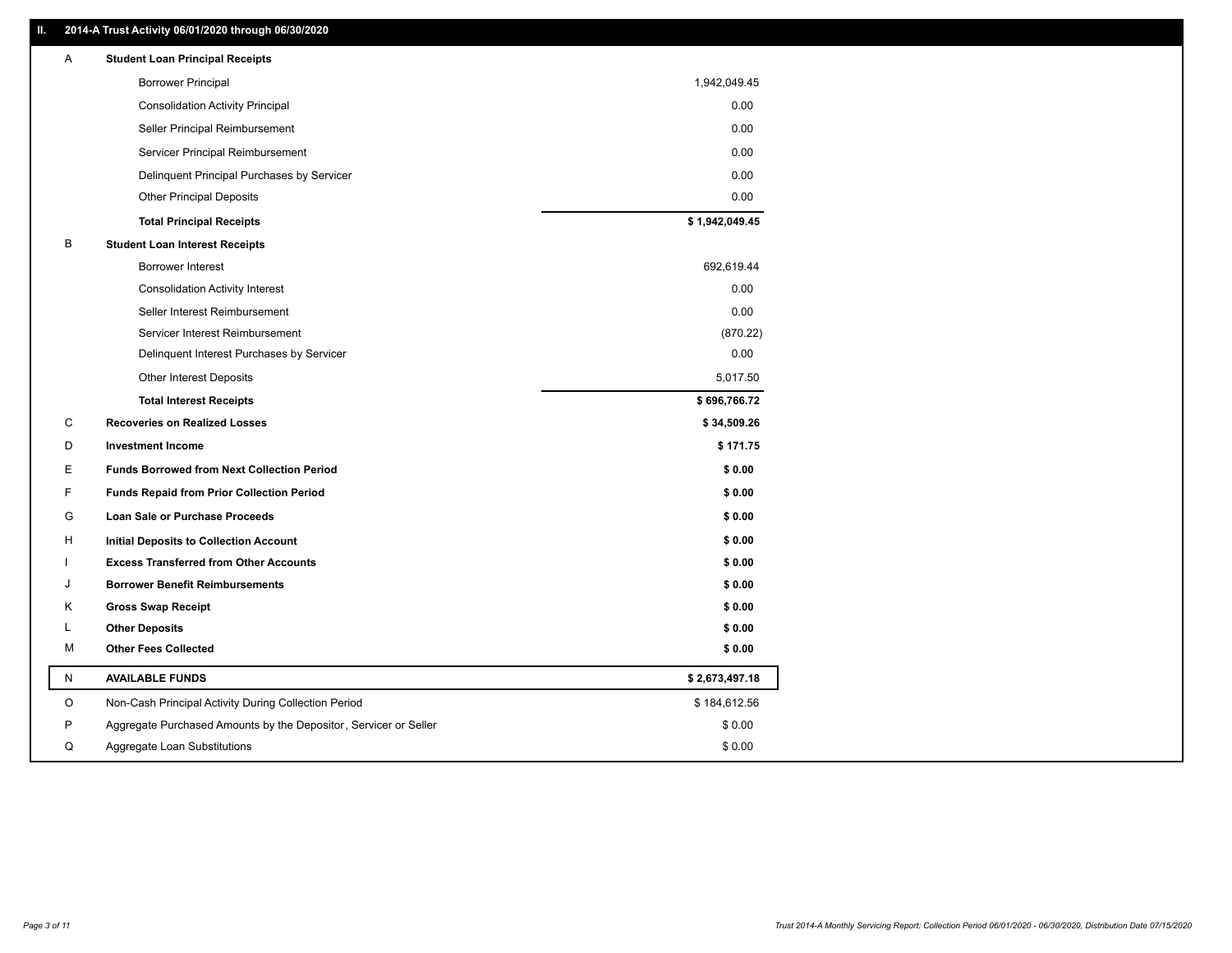|                   |                         |                          |         | 06/30/2020 |                  |                |                          |         |           | 05/31/2020       |                |
|-------------------|-------------------------|--------------------------|---------|------------|------------------|----------------|--------------------------|---------|-----------|------------------|----------------|
|                   |                         | <b>Wtd Avg</b><br>Coupon | # Loans | Principal  |                  | % of Principal | <b>Wtd Avg</b><br>Coupon | # Loans | Principal |                  | % of Principal |
| INTERIM:          | IN SCHOOL               |                          | 8.49%   | 90         | \$1,140,646.60   | 0.724%         |                          | 8.55%   | 93        | \$1,189,676.97   | 0.745%         |
|                   | GRACE                   |                          | 9.07%   | 37         | \$532,999.56     | 0.338%         |                          | 8.76%   | 46        | \$591,969.66     | 0.371%         |
|                   | <b>DEFERMENT</b>        |                          | 8.49%   | 711        | \$9,170,148.06   | 5.819%         |                          | 8.46%   | 750       | \$9,898,781.57   | 6.200%         |
| <b>REPAYMENT:</b> | <b>CURRENT</b>          |                          | 7.67%   | 12,110     | \$126,431,502.19 | 80.221%        |                          | 7.64%   | 11,500    | \$117,636,857.26 | 73.684%        |
|                   | 31-60 DAYS DELINQUENT   |                          | 8.95%   | 93         | \$1,162,935.12   | 0.738%         |                          | 8.66%   | 102       | \$1,594,248.13   | 0.999%         |
|                   | 61-90 DAYS DELINQUENT   |                          | 8.70%   | 51         | \$899,607.26     | 0.571%         |                          | 8.20%   | 54        | \$887,697.40     | 0.556%         |
|                   | 91-120 DAYS DELINQUENT  |                          | 7.98%   | 38         | \$608,748.97     | 0.386%         |                          | 8.29%   | 45        | \$779,801.46     | 0.488%         |
|                   | 121-150 DAYS DELINQUENT |                          | 8.73%   | 32         | \$592,067.07     | 0.376%         |                          | 9.03%   | 47        | \$644,162.72     | 0.403%         |
|                   | 151-180 DAYS DELINQUENT |                          | 9.07%   | 42         | \$652,643.39     | 0.414%         |                          | 8.77%   | 51        | \$828,614.05     | 0.519%         |
|                   | > 180 DAYS DELINQUENT   |                          | 8.19%   | 19         | \$223,873.27     | 0.142%         |                          | 7.88%   | 20        | \$287,148.84     | 0.180%         |
|                   | <b>FORBEARANCE</b>      |                          | 8.20%   | 1,061      | \$16,188,101.37  | 10.271%        |                          | 8.03%   | 1,830     | \$25,311,019.07  | 15.854%        |
| <b>TOTAL</b>      |                         |                          |         | 14,284     | \$157,603,272.86 | 100.00%        |                          |         | 14,538    | \$159,649,977.13 | 100.00%        |
|                   |                         |                          |         |            |                  |                |                          |         |           |                  |                |

Percentages may not total 100% due to rounding \*

\*\* Smart Option Interest Only loans and \$25 Fixed Payment loans classified as in repayment whether student borrowers are in school, in grace, in deferment or required to make full principal and interest payments on their l

\*\*\* To conform with company standard reporting these sections now include Princial and Interest Accrued to Capitalize.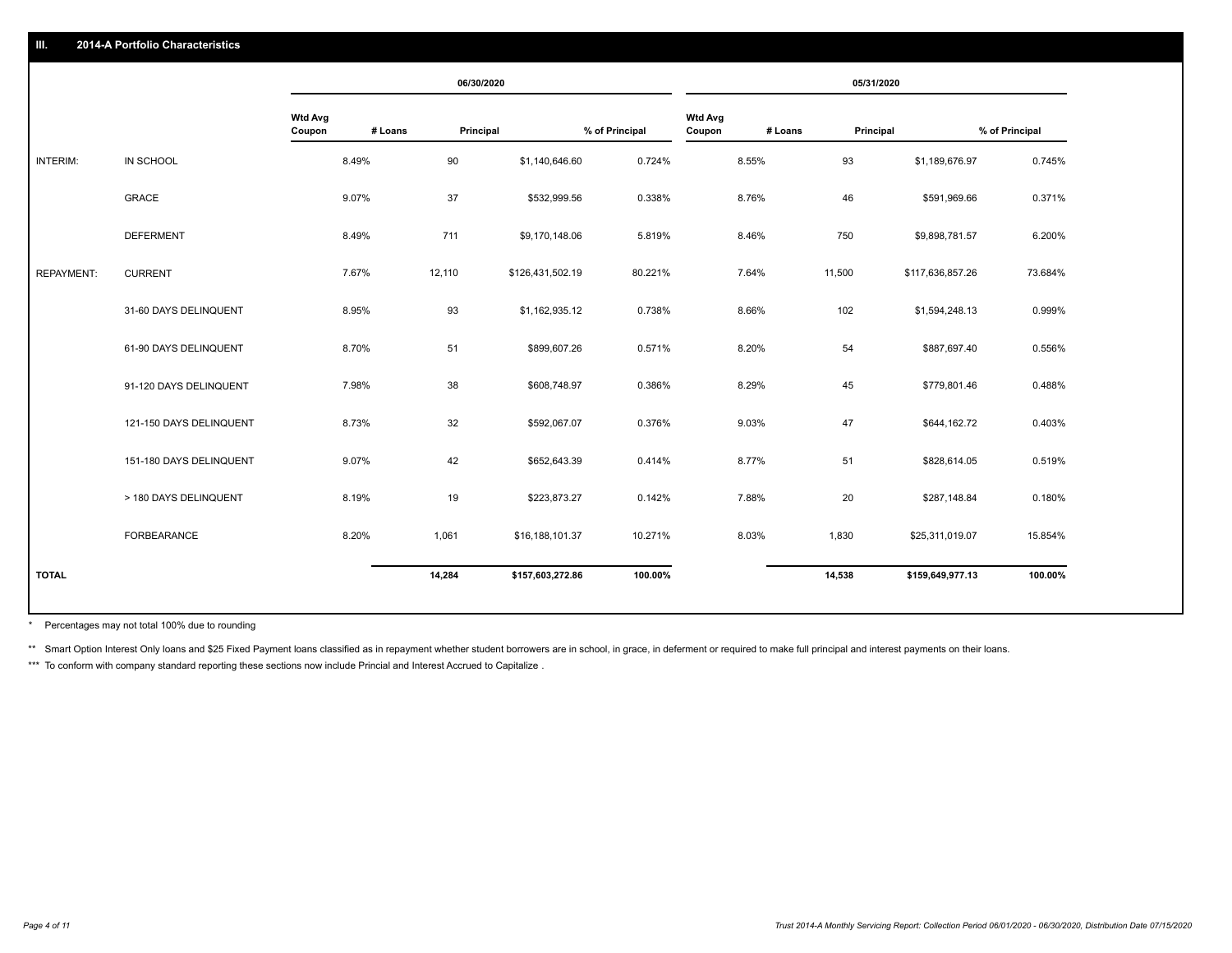|                                                         | 6/30/2020        | 5/31/2020        |
|---------------------------------------------------------|------------------|------------------|
| Pool Balance                                            | \$157,603,272.86 | \$159,649,977.13 |
| Total # Loans                                           | 14,284           | 14,538           |
| Total # Borrowers                                       | 11,284           | 11,472           |
| Weighted Average Coupon                                 | 7.81%            | 7.79%            |
| Weighted Average Remaining Term                         | 172.28           | 171.83           |
| Percent of Pool - Cosigned                              | 93.6%            | 93.6%            |
| Percent of Pool - Non Cosigned                          | 6.4%             | 6.4%             |
| Borrower Interest Accrued for Period                    | \$986,168.95     | \$1,050,264.78   |
| Outstanding Borrower Interest Accrued                   | \$4,121,252.22   | \$4,304,206.29   |
| Gross Principal Realized Loss - Periodic *              | \$263,120.09     | \$64,661.27      |
| Gross Principal Realized Loss - Cumulative *            | \$16,342,108.20  | \$16,078,988.11  |
| Delinquent Principal Purchased by Servicer - Periodic   | \$0.00           | \$0.00           |
| Delinguent Principal Purchased by Servicer - Cumulative | \$0.00           | \$0.00           |
| Recoveries on Realized Losses - Periodic                | \$34,509.26      | \$22,684.91      |
| Recoveries on Realized Losses - Cumulative              | \$1,634,860.20   | \$1,600,350.94   |
| Net Losses - Periodic                                   | \$228,610.83     | \$41,976.36      |
| Net Losses - Cumulative                                 | \$14,707,248.00  | \$14,478,637.17  |
| <b>Cumulative Gross Defaults</b>                        | \$16,342,108.20  | \$16,078,988.11  |
| Change in Gross Defaults                                | \$263,120.09     | \$64,661.27      |
| Non-Cash Principal Activity - Capitalized Interest      | \$447,846.04     | \$397,898.45     |
| Since Issued Total Constant Prepayment Rate (CPR) (1)   | 7.60%            | 7.69%            |
| Loan Substitutions                                      | \$0.00           | \$0.00           |
| <b>Cumulative Loan Substitutions</b>                    | \$0.00           | \$0.00           |
| <b>Unpaid Master Servicing Fees</b>                     | \$0.00           | \$0.00           |
| <b>Unpaid Sub-Servicing Fees</b>                        | \$0.00           | \$0.00           |
| <b>Unpaid Administration Fees</b>                       | \$0.00           | \$0.00           |
| Unpaid Carryover Master Servicing Fees                  | \$0.00           | \$0.00           |
| Unpaid Carryover Sub-Servicing Fees                     | \$0.00           | \$0.00           |
| Note Interest Shortfall                                 | \$0.00           | \$0.00           |

\* In accordance with the Sub-Servicer's current policies and procedures, after September 1, 2017 loans subject to bankruptcy claims generally will not be reported as a charged- off unless and until they are delinquent for

(1) Since Issued Total CPR calculations found in monthly servicing reports issued on or prior to September 15, 2015 originally included loans that were removed from the pool by the sponsor because they became ineligible fo between the cut-off date and settlement date. On October 5, 2015, Since Issued Total CPR calculations were revised to exclude these loans and all prior monthly servicing reports were restated. For additional information, s CPR Methodology' found on page 11 of this report.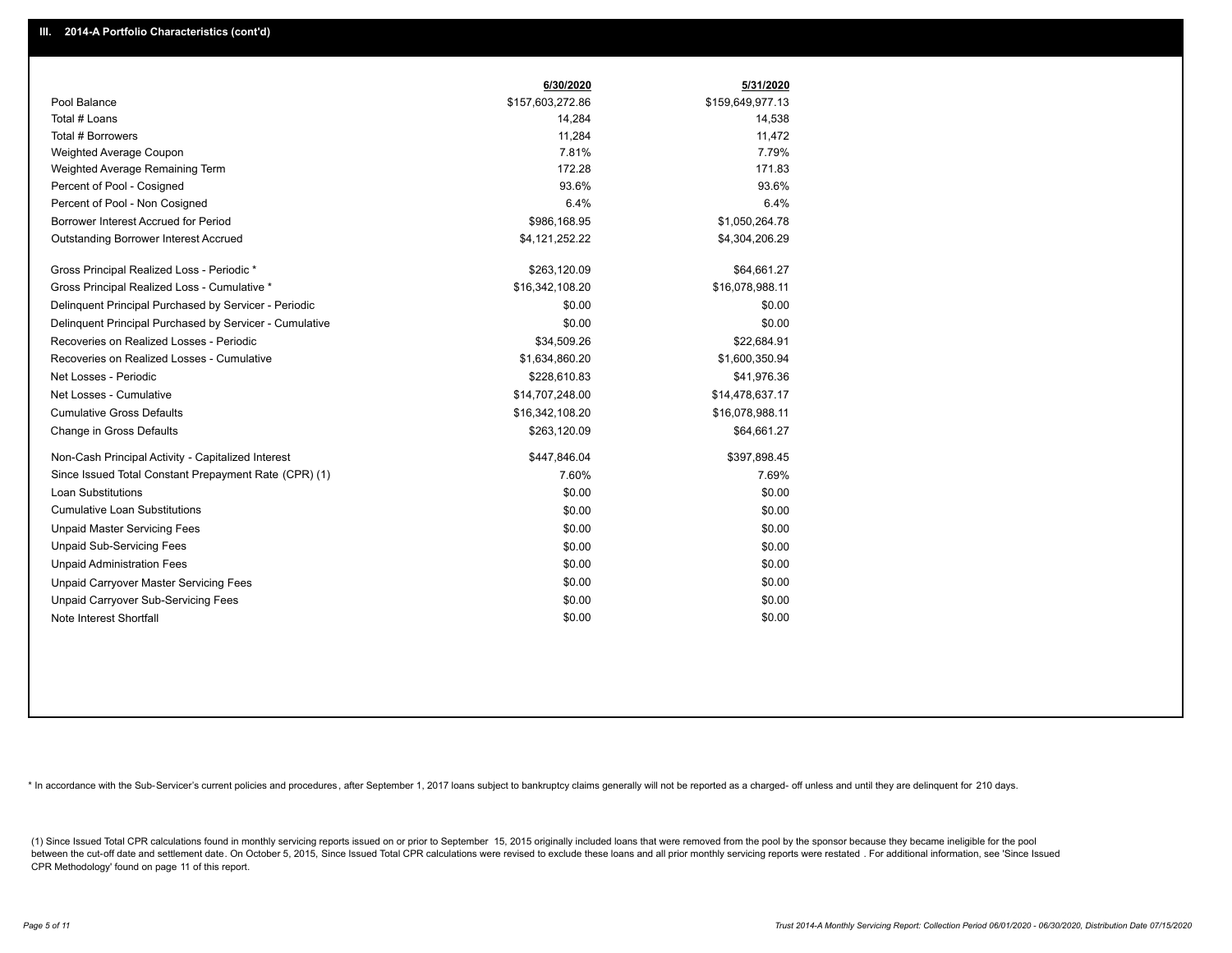## **IV. 2014-A Portfolio Statistics by Loan Program**

| Weighted<br><b>Average Coupon</b>                     | # LOANS | \$ AMOUNT                                                                                                          | $%$ *    |
|-------------------------------------------------------|---------|--------------------------------------------------------------------------------------------------------------------|----------|
| 8.15%                                                 | 7,176   | \$80,400,819.34                                                                                                    | 51.015%  |
| 7.76%                                                 | 4,137   | \$55,446,286.19                                                                                                    | 35.181%  |
| 6.69%                                                 | 2,971   | \$21,756,167.33                                                                                                    | 13.804%  |
| 0.00%                                                 | 0.00    | \$0.00                                                                                                             | 0.000%   |
| 7.81%                                                 | 14,284  | \$157,603,272.86                                                                                                   | 100.000% |
| Prime Indexed Loans -- Monthly Reset Adjustable       |         | \$0.00                                                                                                             |          |
| Prime Indexed Loans -- Monthly Reset Non-Adjustable   |         | \$0.00                                                                                                             |          |
| Prime Indexed Loans -- Quarterly Reset Adjustable     |         | \$0.00                                                                                                             |          |
| Prime Indexed Loans -- Quarterly Reset Non-Adjustable |         | \$0.00                                                                                                             |          |
|                                                       |         | \$0.00                                                                                                             |          |
|                                                       |         | \$0.00                                                                                                             |          |
|                                                       |         | \$20,782,559.19                                                                                                    |          |
|                                                       |         | \$136,820,713.67                                                                                                   |          |
|                                                       |         |                                                                                                                    |          |
|                                                       |         | To conform with company standard reporting these sections now include Princial and Interest Accrued to Capitalize. |          |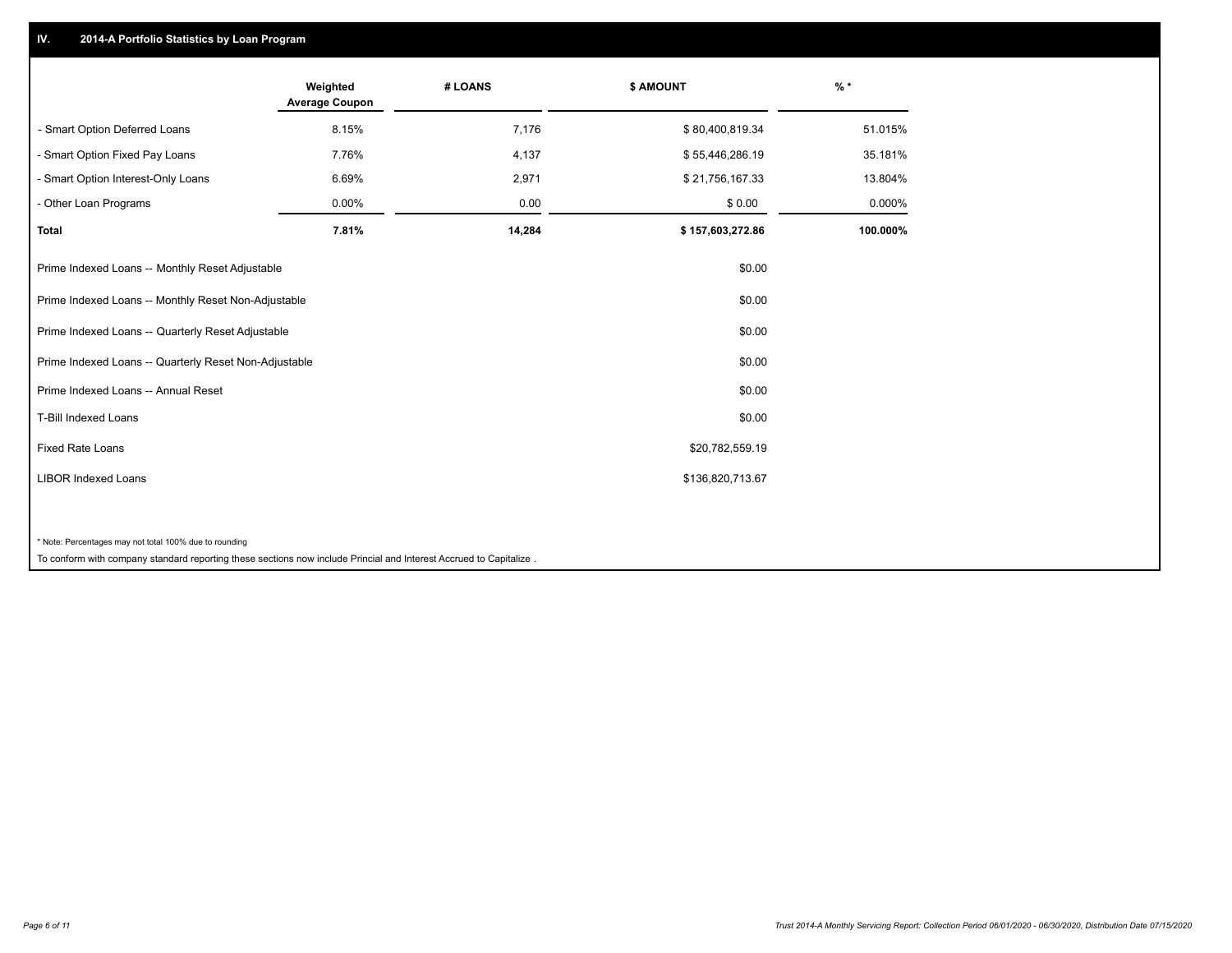| v. | 2014-A Reserve Account and Principal Distribution Calculations                                                                                                                                     |                  |  |
|----|----------------------------------------------------------------------------------------------------------------------------------------------------------------------------------------------------|------------------|--|
| А. | <b>Reserve Account</b>                                                                                                                                                                             |                  |  |
|    | Specified Reserve Account Balance                                                                                                                                                                  | \$958,735.00     |  |
|    | Actual Reserve Account Balance                                                                                                                                                                     | \$958,735.00     |  |
| В. | <b>Principal Distribution Amount</b>                                                                                                                                                               |                  |  |
|    | Class A Notes Outstanding<br>i.                                                                                                                                                                    | \$74,652,198.53  |  |
|    | Pool Balance<br>ii.                                                                                                                                                                                | \$157,603,272.86 |  |
|    | First Priority Principal Distribution Amount (i - ii)<br>iii.                                                                                                                                      | \$0.00           |  |
|    | Class A and B Notes Outstanding<br>iv.                                                                                                                                                             | \$110,652,198.53 |  |
|    | First Priority Principal Distribution Amount<br>v.                                                                                                                                                 | \$0.00           |  |
|    | Pool Balance<br>vi.                                                                                                                                                                                | \$157,603,272.86 |  |
|    | Specified Overcollateralization Amount<br>vii.                                                                                                                                                     | \$47,280,981.86  |  |
|    | viii. Regular Principal Distribution Amount (iv - v) - (vi - vii)                                                                                                                                  | \$329,907.53     |  |
|    |                                                                                                                                                                                                    |                  |  |
|    | Notes Outstanding<br>ix.                                                                                                                                                                           | \$152,652,198.53 |  |
|    | First Priority Principal Distribution Amount<br>х.                                                                                                                                                 | \$0.00           |  |
|    | Regular Principal Distribution Amount<br>xi.                                                                                                                                                       | \$329,907.53     |  |
|    | Available Funds (after payment of waterfall items A through J) *<br>xii.                                                                                                                           | \$1,831,126.00   |  |
|    | xiii. Additional Principal Distribution Amount (min(ix - x - xi, xiii))                                                                                                                            | \$915,563.00     |  |
|    | * Represents 50% of value if the principal balance of the notes is greater than 10% of initial principal balance of the notes or the Class A and Class B note are reduced to 0, otherwise the full |                  |  |

value is shown.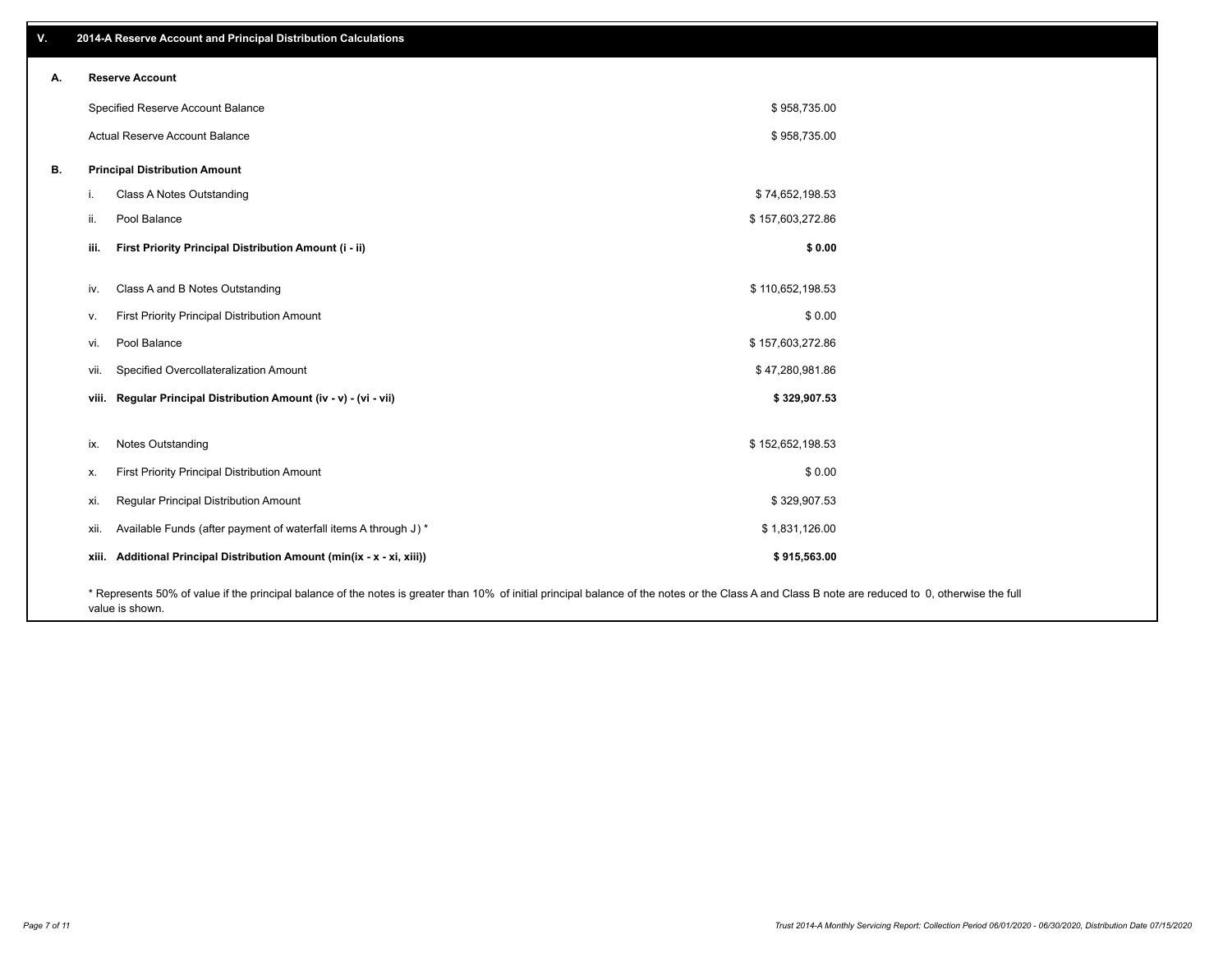| <b>Total Available Funds</b><br>\$0.00<br><b>Trustee Fees</b><br>A<br>B<br>i. Master Servicing Fees<br>\$6,593.84<br>ii. Sub-Servicing Fees<br>\$106,465.83<br>$\mathsf C$<br>i. Administration Fees<br>\$6,667.00<br>\$0.00<br>ii. Unreimbursed Administrator Advances plus any Unpaid<br>D<br>\$115,236.98<br>Class A Noteholders Interest Distribution Amount<br>Е<br>\$0.00<br><b>First Priority Principal Payment</b><br>F.<br>Class B Noteholders Interest Distribution Amount<br>\$120,000.00<br>G<br>Class C Noteholders Interest Distribution Amount<br>\$157,500.00<br>H<br>Reinstatement Reserve Account<br>\$0.00<br>Regular Principal Distribution<br>\$329,907.53<br>$\mathbf{I}$<br>J<br>i. Carryover Master Servicing Fees<br>\$0.00<br>ii. Carryover Sub-servicing Fees<br>\$0.00<br>Κ<br>\$915,563.00<br>\$915,563.00<br>Additional Principal Distribution Amount<br>Unpaid Expenses of Trustee<br>\$0.00<br>\$915,563.00<br>L<br>M<br>Unpaid Expenses of Administrator<br>\$0.00<br>\$915,563.00<br>\$915,563.00<br>N<br>Remaining Funds to the Excess Distribution Certificateholder<br><b>Waterfall Conditions</b><br><b>Class C Noteholders' Interest Distribution Condition</b><br>А.<br>\$157,603,272.86<br>Pool Balance<br>i.<br>Class A and B Notes Outstanding<br>\$110,652,198.53<br>ii.<br>Class C Noteholders' Interest Distribution Ratio (i / ii)<br>142.43%<br>iii.<br>110.00%<br>Minimum Ratio<br>iv. |                                                                                                                                                                                                     | Paid | <b>Funds Balance</b> |
|-----------------------------------------------------------------------------------------------------------------------------------------------------------------------------------------------------------------------------------------------------------------------------------------------------------------------------------------------------------------------------------------------------------------------------------------------------------------------------------------------------------------------------------------------------------------------------------------------------------------------------------------------------------------------------------------------------------------------------------------------------------------------------------------------------------------------------------------------------------------------------------------------------------------------------------------------------------------------------------------------------------------------------------------------------------------------------------------------------------------------------------------------------------------------------------------------------------------------------------------------------------------------------------------------------------------------------------------------------------------------------------------------------------------------------------------|-----------------------------------------------------------------------------------------------------------------------------------------------------------------------------------------------------|------|----------------------|
|                                                                                                                                                                                                                                                                                                                                                                                                                                                                                                                                                                                                                                                                                                                                                                                                                                                                                                                                                                                                                                                                                                                                                                                                                                                                                                                                                                                                                                         |                                                                                                                                                                                                     |      | \$2,673,497.18       |
|                                                                                                                                                                                                                                                                                                                                                                                                                                                                                                                                                                                                                                                                                                                                                                                                                                                                                                                                                                                                                                                                                                                                                                                                                                                                                                                                                                                                                                         |                                                                                                                                                                                                     |      | \$2,673,497.18       |
|                                                                                                                                                                                                                                                                                                                                                                                                                                                                                                                                                                                                                                                                                                                                                                                                                                                                                                                                                                                                                                                                                                                                                                                                                                                                                                                                                                                                                                         |                                                                                                                                                                                                     |      | \$2,666,903.34       |
|                                                                                                                                                                                                                                                                                                                                                                                                                                                                                                                                                                                                                                                                                                                                                                                                                                                                                                                                                                                                                                                                                                                                                                                                                                                                                                                                                                                                                                         |                                                                                                                                                                                                     |      | \$2,560,437.51       |
|                                                                                                                                                                                                                                                                                                                                                                                                                                                                                                                                                                                                                                                                                                                                                                                                                                                                                                                                                                                                                                                                                                                                                                                                                                                                                                                                                                                                                                         |                                                                                                                                                                                                     |      | \$2,553,770.51       |
|                                                                                                                                                                                                                                                                                                                                                                                                                                                                                                                                                                                                                                                                                                                                                                                                                                                                                                                                                                                                                                                                                                                                                                                                                                                                                                                                                                                                                                         |                                                                                                                                                                                                     |      | \$2,553,770.51       |
|                                                                                                                                                                                                                                                                                                                                                                                                                                                                                                                                                                                                                                                                                                                                                                                                                                                                                                                                                                                                                                                                                                                                                                                                                                                                                                                                                                                                                                         |                                                                                                                                                                                                     |      | \$2,438,533.53       |
|                                                                                                                                                                                                                                                                                                                                                                                                                                                                                                                                                                                                                                                                                                                                                                                                                                                                                                                                                                                                                                                                                                                                                                                                                                                                                                                                                                                                                                         |                                                                                                                                                                                                     |      | \$2,438,533.53       |
|                                                                                                                                                                                                                                                                                                                                                                                                                                                                                                                                                                                                                                                                                                                                                                                                                                                                                                                                                                                                                                                                                                                                                                                                                                                                                                                                                                                                                                         |                                                                                                                                                                                                     |      | \$2,318,533.53       |
|                                                                                                                                                                                                                                                                                                                                                                                                                                                                                                                                                                                                                                                                                                                                                                                                                                                                                                                                                                                                                                                                                                                                                                                                                                                                                                                                                                                                                                         |                                                                                                                                                                                                     |      | \$2,161,033.53       |
|                                                                                                                                                                                                                                                                                                                                                                                                                                                                                                                                                                                                                                                                                                                                                                                                                                                                                                                                                                                                                                                                                                                                                                                                                                                                                                                                                                                                                                         |                                                                                                                                                                                                     |      | \$2,161,033.53       |
|                                                                                                                                                                                                                                                                                                                                                                                                                                                                                                                                                                                                                                                                                                                                                                                                                                                                                                                                                                                                                                                                                                                                                                                                                                                                                                                                                                                                                                         |                                                                                                                                                                                                     |      | \$1,831,126.00       |
|                                                                                                                                                                                                                                                                                                                                                                                                                                                                                                                                                                                                                                                                                                                                                                                                                                                                                                                                                                                                                                                                                                                                                                                                                                                                                                                                                                                                                                         |                                                                                                                                                                                                     |      | \$1,831,126.00       |
|                                                                                                                                                                                                                                                                                                                                                                                                                                                                                                                                                                                                                                                                                                                                                                                                                                                                                                                                                                                                                                                                                                                                                                                                                                                                                                                                                                                                                                         |                                                                                                                                                                                                     |      | \$1,831,126.00       |
|                                                                                                                                                                                                                                                                                                                                                                                                                                                                                                                                                                                                                                                                                                                                                                                                                                                                                                                                                                                                                                                                                                                                                                                                                                                                                                                                                                                                                                         |                                                                                                                                                                                                     |      |                      |
|                                                                                                                                                                                                                                                                                                                                                                                                                                                                                                                                                                                                                                                                                                                                                                                                                                                                                                                                                                                                                                                                                                                                                                                                                                                                                                                                                                                                                                         |                                                                                                                                                                                                     |      |                      |
|                                                                                                                                                                                                                                                                                                                                                                                                                                                                                                                                                                                                                                                                                                                                                                                                                                                                                                                                                                                                                                                                                                                                                                                                                                                                                                                                                                                                                                         |                                                                                                                                                                                                     |      |                      |
|                                                                                                                                                                                                                                                                                                                                                                                                                                                                                                                                                                                                                                                                                                                                                                                                                                                                                                                                                                                                                                                                                                                                                                                                                                                                                                                                                                                                                                         |                                                                                                                                                                                                     |      |                      |
|                                                                                                                                                                                                                                                                                                                                                                                                                                                                                                                                                                                                                                                                                                                                                                                                                                                                                                                                                                                                                                                                                                                                                                                                                                                                                                                                                                                                                                         |                                                                                                                                                                                                     |      | \$0.00               |
|                                                                                                                                                                                                                                                                                                                                                                                                                                                                                                                                                                                                                                                                                                                                                                                                                                                                                                                                                                                                                                                                                                                                                                                                                                                                                                                                                                                                                                         |                                                                                                                                                                                                     |      |                      |
|                                                                                                                                                                                                                                                                                                                                                                                                                                                                                                                                                                                                                                                                                                                                                                                                                                                                                                                                                                                                                                                                                                                                                                                                                                                                                                                                                                                                                                         |                                                                                                                                                                                                     |      |                      |
|                                                                                                                                                                                                                                                                                                                                                                                                                                                                                                                                                                                                                                                                                                                                                                                                                                                                                                                                                                                                                                                                                                                                                                                                                                                                                                                                                                                                                                         |                                                                                                                                                                                                     |      |                      |
|                                                                                                                                                                                                                                                                                                                                                                                                                                                                                                                                                                                                                                                                                                                                                                                                                                                                                                                                                                                                                                                                                                                                                                                                                                                                                                                                                                                                                                         |                                                                                                                                                                                                     |      |                      |
|                                                                                                                                                                                                                                                                                                                                                                                                                                                                                                                                                                                                                                                                                                                                                                                                                                                                                                                                                                                                                                                                                                                                                                                                                                                                                                                                                                                                                                         |                                                                                                                                                                                                     |      |                      |
|                                                                                                                                                                                                                                                                                                                                                                                                                                                                                                                                                                                                                                                                                                                                                                                                                                                                                                                                                                                                                                                                                                                                                                                                                                                                                                                                                                                                                                         |                                                                                                                                                                                                     |      |                      |
| Is the Class C Noteholders' Interest Distribution Condition Satisfied (iii > iv)<br>v.                                                                                                                                                                                                                                                                                                                                                                                                                                                                                                                                                                                                                                                                                                                                                                                                                                                                                                                                                                                                                                                                                                                                                                                                                                                                                                                                                  |                                                                                                                                                                                                     | Υ    |                      |
|                                                                                                                                                                                                                                                                                                                                                                                                                                                                                                                                                                                                                                                                                                                                                                                                                                                                                                                                                                                                                                                                                                                                                                                                                                                                                                                                                                                                                                         | Note: If the Class C Noteholders' Interest Distribution Condition is satisfied then the amount of interest accrued at the Class C Rate for the Accrual Period is Released on the distribution Date. |      |                      |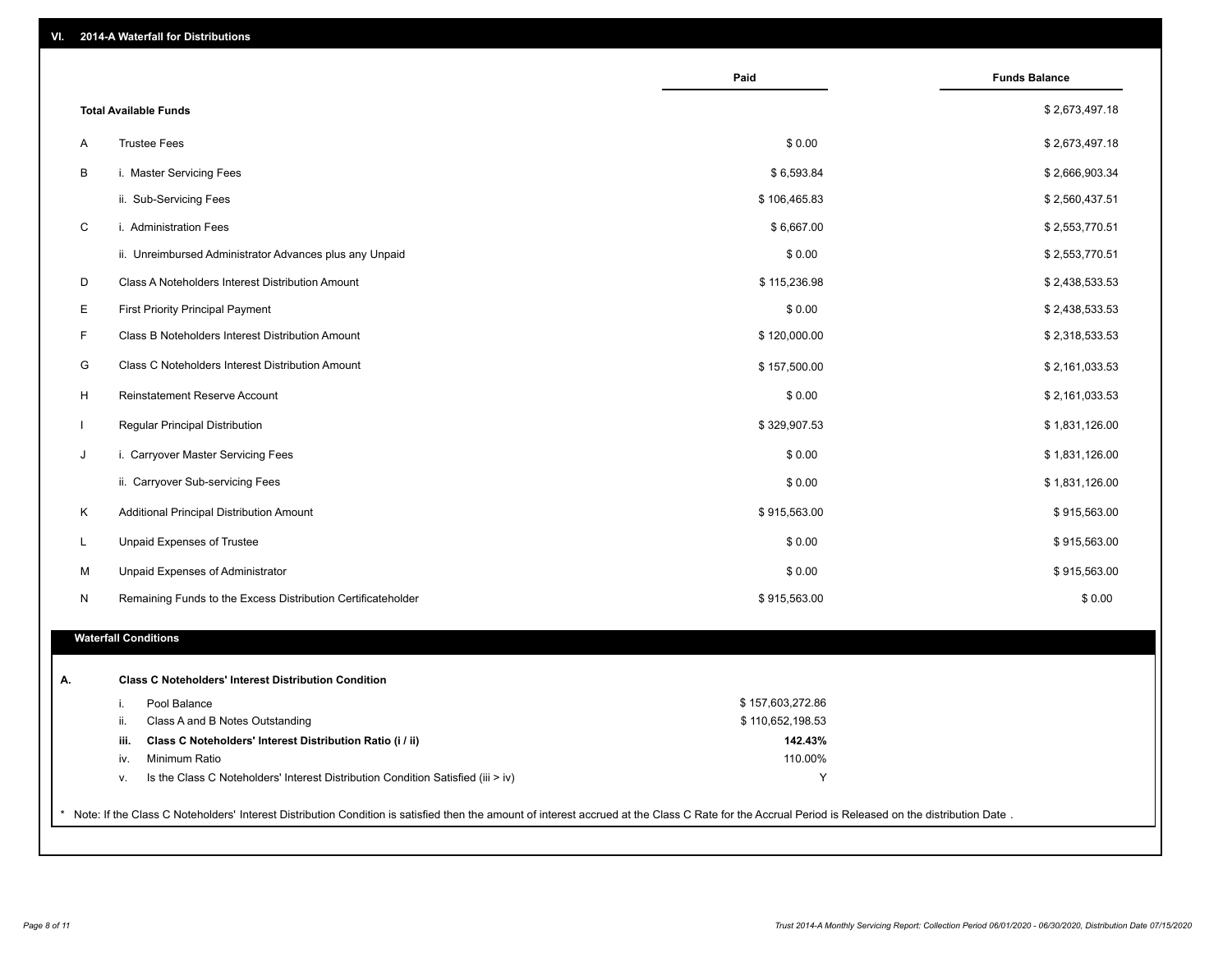| <b>Distribution Amounts</b>                                |                         |                         |                         |
|------------------------------------------------------------|-------------------------|-------------------------|-------------------------|
|                                                            | A <sub>2</sub> A        | A <sub>2</sub> B        | A3                      |
| Cusip/Isin                                                 | 784456AB1               | 784456AC9               | 784456AD7               |
| <b>Beginning Balance</b>                                   | \$12,326,099.26         | \$12,326,099.27         | \$50,000,000.00         |
| Index                                                      | <b>FIXED</b>            | <b>LIBOR</b>            | <b>LIBOR</b>            |
| Spread/Fixed Rate                                          | 3.05%                   | 1.15%                   | 1.50%                   |
| Record Date (Days Prior to Distribution)                   | 1 NEW YORK BUSINESS DAY | 1 NEW YORK BUSINESS DAY | 1 NEW YORK BUSINESS DAY |
| <b>Accrual Period Begin</b>                                | 6/15/2020               | 6/15/2020               | 6/15/2020               |
| <b>Accrual Period End</b>                                  | 7/15/2020               | 7/15/2020               | 7/15/2020               |
| Daycount Fraction                                          | 0.08333333              | 0.08333333              | 0.08333333              |
| Interest Rate*                                             | 3.05000%                | 1.33475%                | 1.68475%                |
| <b>Accrued Interest Factor</b>                             | 0.002541667             | 0.001112292             | 0.001403958             |
| <b>Current Interest Due</b>                                | \$31,328.84             | \$13,710.22             | \$70,197.92             |
| Interest Shortfall from Prior Period Plus Accrued Interest | $\frac{1}{2}$           | $\mathsf{\$}$ -         | $\mathsf{\$}$ -         |
| <b>Total Interest Due</b>                                  | \$31,328.84             | \$13,710.22             | \$70,197.92             |
| <b>Interest Paid</b>                                       | \$31,328.84             | \$13,710.22             | \$70,197.92             |
| Interest Shortfall                                         | $$ -$                   | $\mathsf{\$}$ -         | $$ -$                   |
| <b>Principal Paid</b>                                      | \$622,735.26            | \$622,735.27            | $$ -$                   |
| <b>Ending Principal Balance</b>                            | \$11,703,364.00         | \$11,703,364.00         | \$50,000,000.00         |
| Paydown Factor                                             | 0.009157871             | 0.009157872             | 0.000000000             |
| Ending Balance Factor                                      | 0.172108294             | 0.172108294             | 1.000000000             |

\* Pay rates for Current Distribution. For the interest rates applicable to the next distribution date, please see https://www.salliemae.com/about/investors/data/SMBabrate.txt.

**VII. 2014-A Distributions**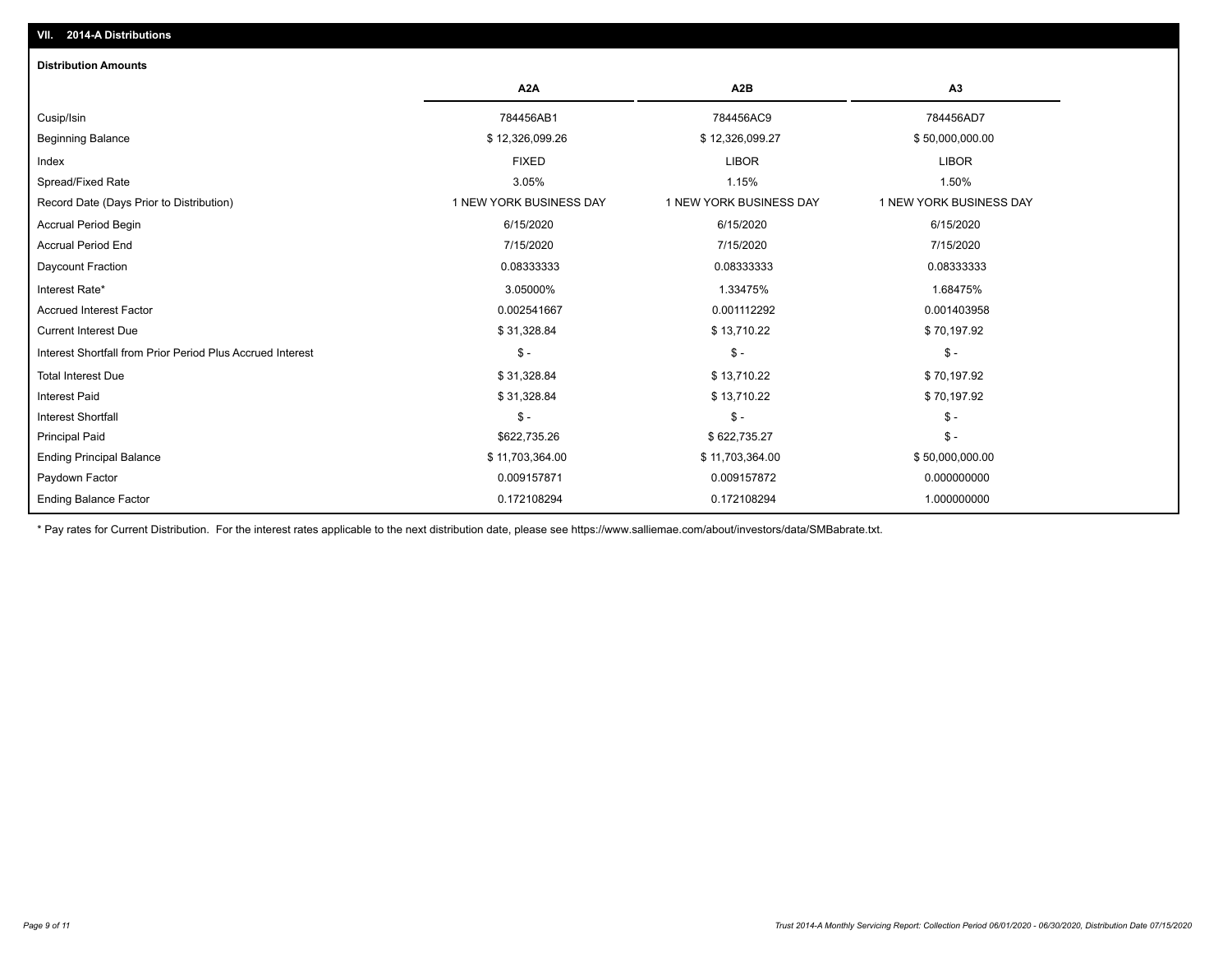| <b>Distribution Amounts</b>                                |                         |                         |
|------------------------------------------------------------|-------------------------|-------------------------|
|                                                            | в                       | С                       |
| Cusip/Isin                                                 | 784456AE5               | 784456AF2               |
| <b>Beginning Balance</b>                                   | \$36,000,000.00         | \$42,000,000.00         |
| Index                                                      | <b>FIXED</b>            | <b>FIXED</b>            |
| Spread/Fixed Rate                                          | 4.00%                   | 4.50%                   |
| Record Date (Days Prior to Distribution)                   | 1 NEW YORK BUSINESS DAY | 1 NEW YORK BUSINESS DAY |
| <b>Accrual Period Begin</b>                                | 6/15/2020               | 6/15/2020               |
| <b>Accrual Period End</b>                                  | 7/15/2020               | 7/15/2020               |
| Daycount Fraction                                          | 0.08333333              | 0.08333333              |
| Interest Rate*                                             | 4.00000%                | 4.50000%                |
| <b>Accrued Interest Factor</b>                             | 0.003333333             | 0.003750000             |
| <b>Current Interest Due</b>                                | \$120,000.00            | \$157,500.00            |
| Interest Shortfall from Prior Period Plus Accrued Interest | $\mathcal{S}$ -         | $\mathsf{\$}$ -         |
| <b>Total Interest Due</b>                                  | \$120,000.00            | \$157,500.00            |
| <b>Interest Paid</b>                                       | \$120,000.00            | \$157,500.00            |
| <b>Interest Shortfall</b>                                  | $\frac{1}{2}$           | $\frac{1}{2}$           |
| <b>Principal Paid</b>                                      | $\mathsf{\$}$ -         | $\mathsf{\$}$ -         |
| <b>Ending Principal Balance</b>                            | \$36,000,000.00         | \$42,000,000.00         |
| Paydown Factor                                             | 0.000000000             | 0.000000000             |
| <b>Ending Balance Factor</b>                               | 1.000000000             | 1.000000000             |

\* Pay rates for Current Distribution. For the interest rates applicable to the next distribution date, please see https://www.salliemae.com/about/investors/data/SMBabrate.txt.

**VII. 2014-A Distributions**